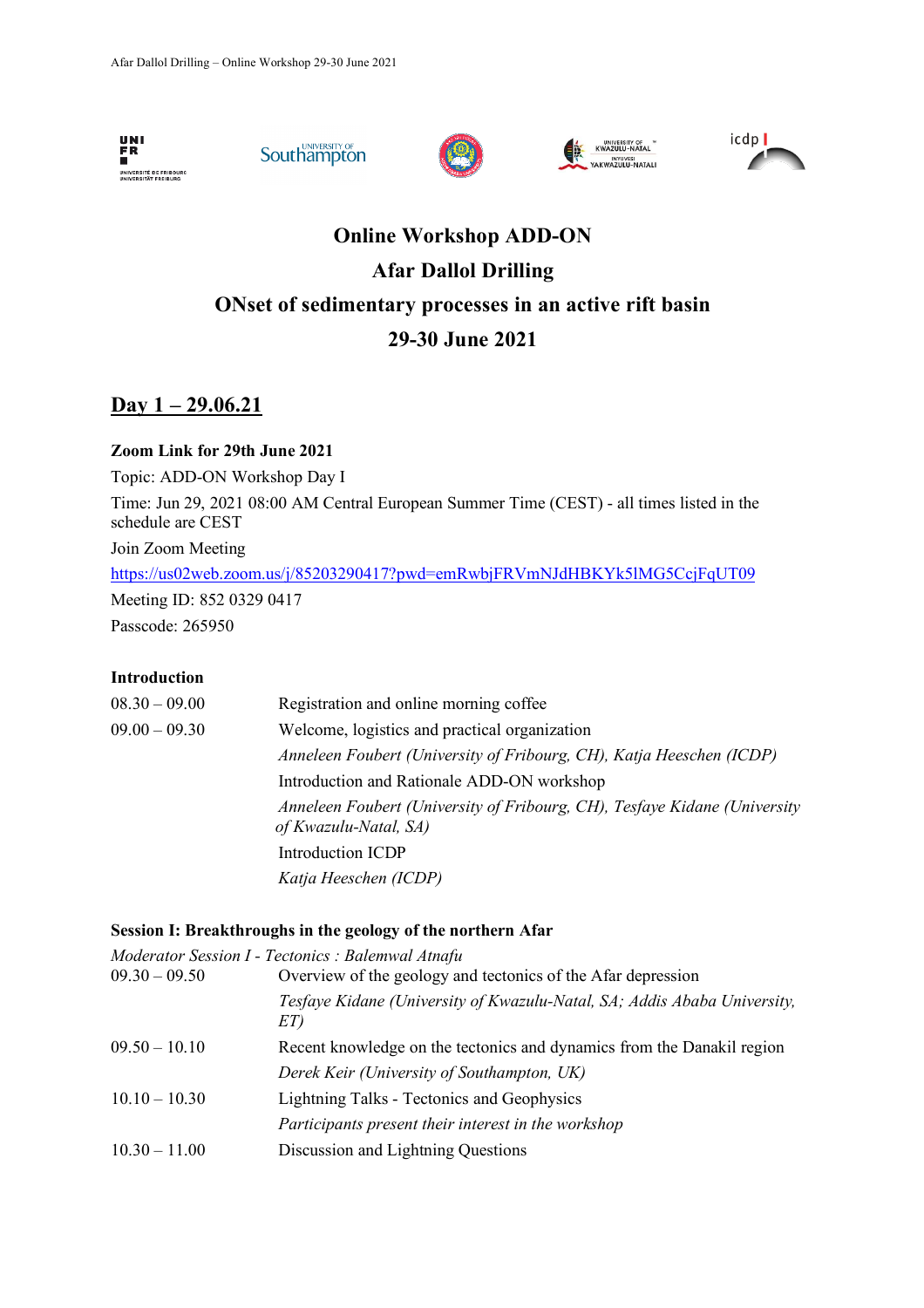### **11.00 – 11.20 Coffee break**

*Moderator Session I - Volcanology : Derek Keir*

| $11.20 - 11.50$ | Northern Afar magmatism in the context of the Afar triple junction |
|-----------------|--------------------------------------------------------------------|
|                 | Raphael Pik (CNRS, Université de Lorraine, FR)                     |
| $11.50 - 12.10$ | Lightning Talks - Volcanology and Geochemistry                     |
|                 | Participants present their interest in the workshop                |
| $12.10 - 12.30$ | Discussion and Lightning Questions                                 |

**12.30 – 13.30 Lunch**

| Moderator Session I - Sedimentology : Tesfaye Kidane |                                                                                                                                 |
|------------------------------------------------------|---------------------------------------------------------------------------------------------------------------------------------|
| $13.30 - 14.00$                                      | History and overview on the sedimentological understanding of the northern<br>Afar: from active field lab towards deep drilling |
|                                                      | Anneleen Foubert (University of Fribourg, CH), Balemwal Atnafu (Addis<br>Ababa University, ET)                                  |
| $14.00 - 14.30$                                      | Microbial ecosystems and life-limits in the poly-extreme environments of the<br>North Danakil                                   |
|                                                      | Purificacion Lopez Garcia (Université Paris-Sud, FR)                                                                            |
| $14.30 - 15.00$                                      | Lightning Talks - Sedimentology, Paleoclimatology and Geobiosphere                                                              |
| $15.00 - 15.30$                                      | Discussion and Lightning Questions                                                                                              |

**15.30 – 15.50 Coffee break** 

### **Session II: Stepping stones towards an ICDP Proposal**

| Moderator Session II : Derek Keir |                                                                           |
|-----------------------------------|---------------------------------------------------------------------------|
| $15.50 - 16.20$                   | Some insights into full ICDP proposal writing                             |
|                                   | Thomas Wiersberg (ICDP)                                                   |
| $16.20 - 16.30$                   | Information different break-out groups - Concept of break-out sessions    |
| $16.30 - 17.00$                   | Discussion in different break-out groups (scientific questions) - Round I |
| $17.00 - 17.30$                   | Discussion and Take Home Messages of the Day - Quest for Logo             |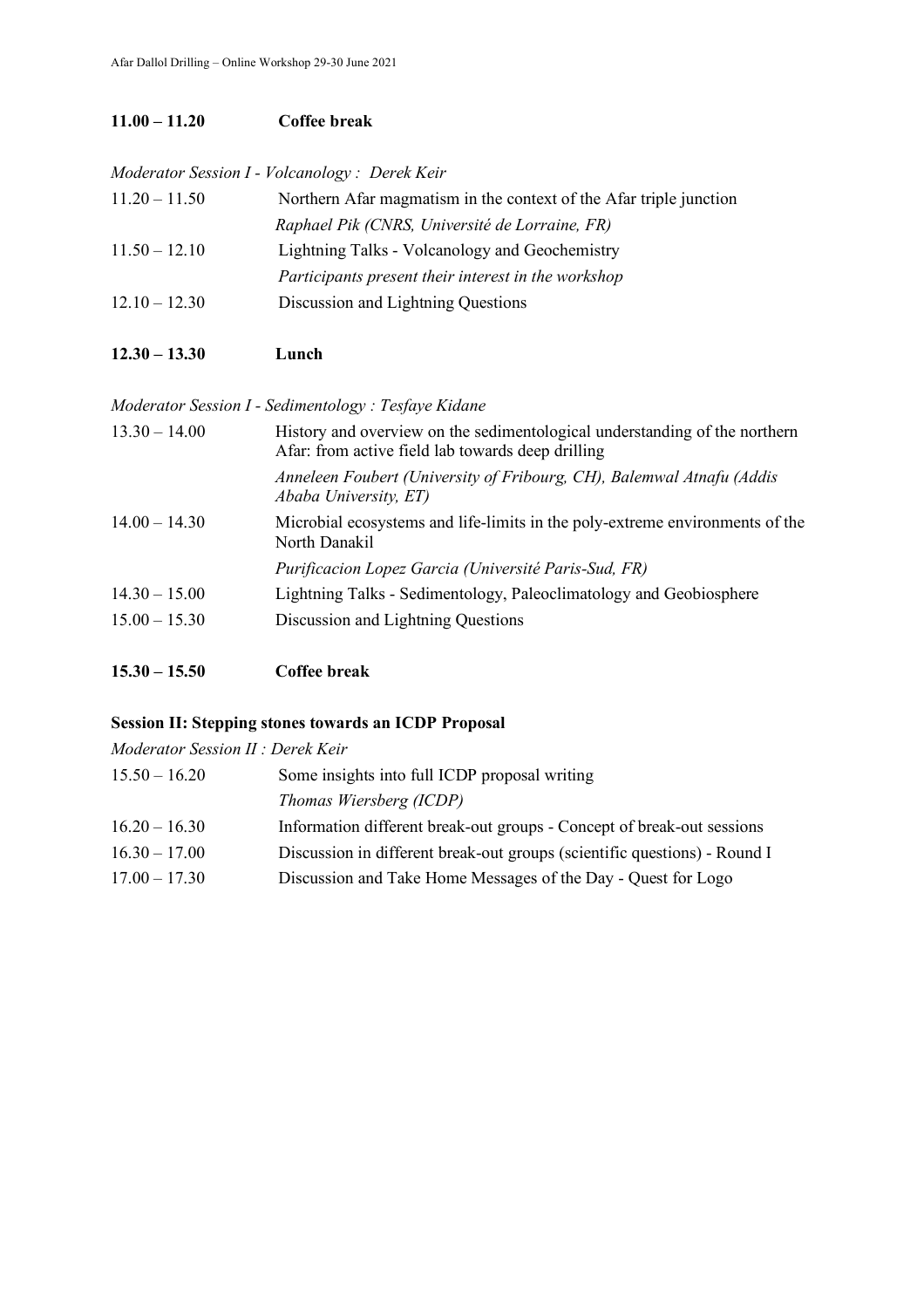## **Day 2 - 30.06.21**

### **Zoom Link for 30th June 2021**

Topic: ADD-ON Workshop Day II Time: Jun 30, 2021 08:00 AM London Join Zoom Meeting https://us02web.zoom.us/j/87946627645?pwd=K1dmV3JCMEpOZzh4VTR2bXhPS3ZmUT09 Meeting ID: 879 4662 7645 Passcode: 471761

### **Session III: Insights from successful ICDP and IODP projects**

*Moderator Session III : Anneleen Foubert*

| $09.00 - 09.30$ | The Chew Bahir record - 620,000 years of paleoenvironmental history in<br>Eastern Africa                                  |
|-----------------|---------------------------------------------------------------------------------------------------------------------------|
|                 | Frank Schäbitz (University of Cologne, DE), Verena Foerster (University of<br>Cologne, DE) and the Chew Bahir HSPDP Team  |
| $09.30 - 10.00$ | Deep drilling in an African crater lake shared by two countries<br>(DeepCHALLA)                                           |
|                 | Dirk Verschuren (Ghent University, BE), Maarten Van Daele (Ghent<br>University, BE) and Inka Meyer (Ghent University, BE) |
| $10.00 - 10.30$ | IODP Expedition 381 'Corinth Active Rift Development': the record of early<br>continental rifting and basin evolution     |
|                 | Lisa Mc Neill (University of Southampton, UK)                                                                             |

**10.30 – 10.50 Coffee break** 

### **Session IV: Societal and industrial needs in the northern Afar**

*Moderator Session IV : Tesfaye Kidane*

| $10.50 - 11.10$ | Geothermal resources and perspectives in the northern Afar                                      |
|-----------------|-------------------------------------------------------------------------------------------------|
|                 | Jacques Varet (Geo2D, FR)                                                                       |
| $11.10 - 11.30$ | Yara Dallol: Potash exploration and Mine development in Afar                                    |
|                 | Henok Haile (Yara, ET) and Gebreegziabher Mekonen (Yara Dallol, ET)                             |
| $11.30 - 12.00$ | Technical drilling/downhole logging information: view from the ICDP OSG<br><b>Support Group</b> |
|                 | Katja Heeschen (ICDP)                                                                           |
| $12.00 - 12.10$ | Lightning Talk                                                                                  |
| $12.10 - 12.30$ | Discussion on societal needs in the northern Afar                                               |

### **12.30 – 13.30 Lunch**

### **Session V: Integrative Discussion Round**

*Moderator Session V: Anneleen Foubert*

13.30 – 14.00 Presentations summary of the break-out groups - Round I